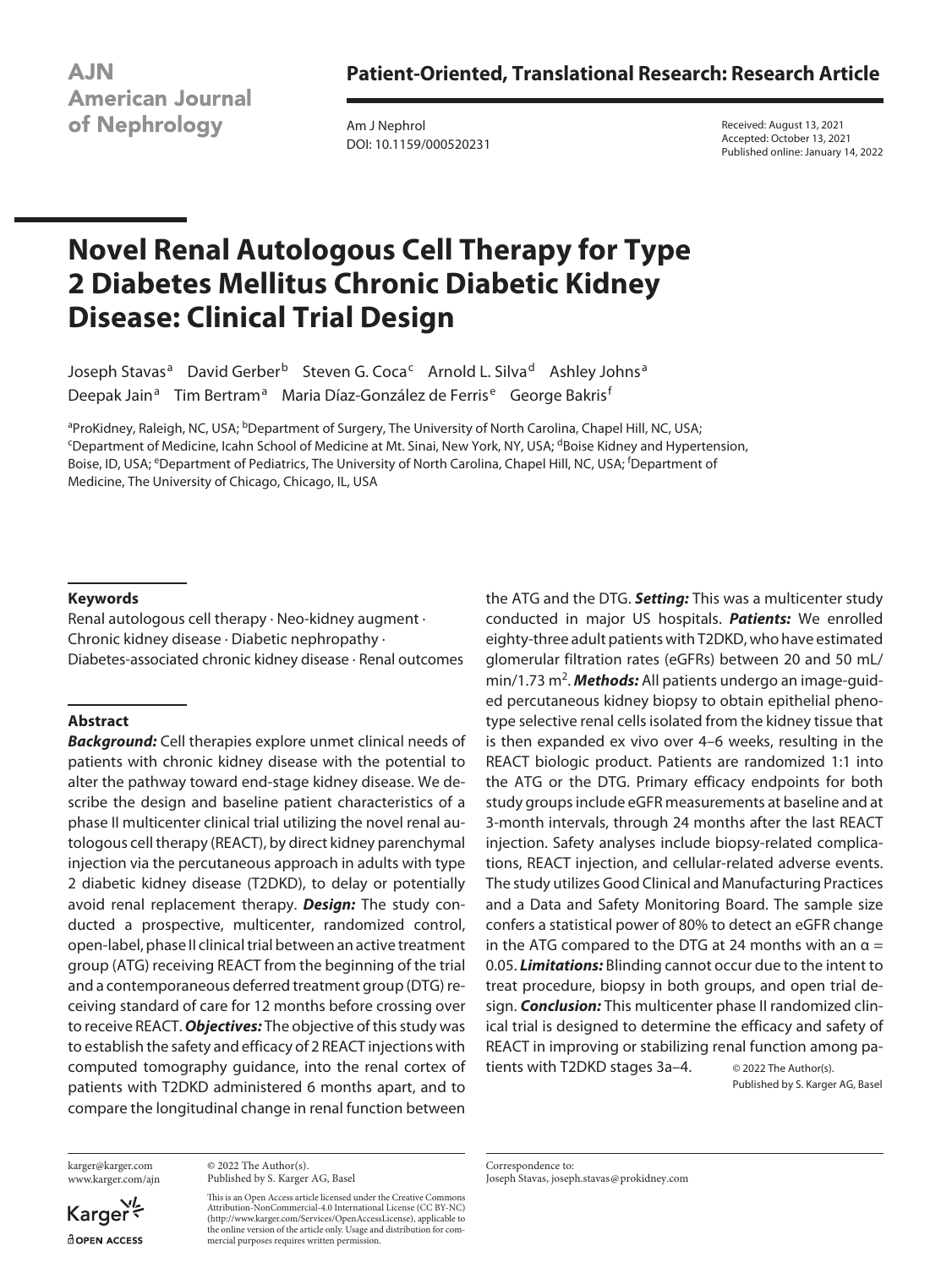### **Introduction**

<span id="page-1-1"></span><span id="page-1-0"></span>Cell therapies attempt to address unserved clinical expectations and needs of patients and medical professionals for various chronic medical conditions, including chronic kidney disease (CKD) [[1,](#page-7-0) [2\]](#page-7-1). CKD affects about 18% of the world population (850 million individuals), with up to 50% secondary to type 2 diabetes which encumbers large cost expenditures, given its risk for progression to end-stage kidney disease [[3](#page-7-2)–[5](#page-7-3)]. Current type 2 diabetic kidney disease (T2DKD) treatments such as renal angiotensin system inhibitors and SGLT2 inhibitors utilize small molecules to modulate biochemical mechanisms of action, albeit in a damaged structural environment [\[6–](#page-7-4)[8\]](#page-7-5). In comparison, cell therapies have the potential to induce structural nephro-restoration to stabilize or improve renal function with infrequent dosing and few or no immunologic concerns [[9](#page-7-6)–[11](#page-7-0)].

<span id="page-1-3"></span><span id="page-1-2"></span>Most cell-based therapies under investigation for CKD utilize intravascular-delivered mesenchymal cell lines with variable dosing, potency, stability, and end-organ effect. REACT endeavors to address these shortfalls by using a personalized treatment approach with autologous, homologous cells intended to restore nephron structure, improve kidney function, and decrease CKD-related comorbidities. REACT consists of selective renal cells (SRCs) isolated and expanded using Good Manufacturing Process (GMP) from kidney biopsy tissue obtained from CKD patients.

<span id="page-1-5"></span><span id="page-1-4"></span>Our preclinical experience with renal autologous cells demonstrated improved renal function and nephron repair, based on surrogate markers and histologic findings in diabetic models [\[1](#page-7-0)[2](#page-7-1)]. A first-in-human phase I trial in moderate to advanced T2DKD patients confirmed cell safety and stabilization of various renal function surrogate markers during laparoscopic-guided direct renal cortex REACT delivery [\[1](#page-7-0)[3\]](#page-7-2). We herein report the design of a novel phase II open-label cell therapy trial of REACT, whereby expanded autologous renal cells are percutaneously reinjected into patients with T2DKD stages 3a–4, in a specific locoregional site of the kidney identified with computed tomography (CT) imaging. Our clinical trial design is shown in Figure 1 and is registered at the following website: https://clinicaltrials.gov/ct2/show/NCT02836574.

Our clinical trial objectives are to establish the efficacy and safety of 2 image-guided percutaneous injections of REACT into the renal cortex of patients with T2DKD, administered 6 months apart, and to compare the change in renal function between an active treatment group (ATG) and a contemporaneous deferred treatment group (DTG).

### **Materials and Methods**

#### *Trial Design*

This is a prospective, multicenter, randomized control, openlabel, phase II clinical trial. Patients were randomized in a 1:1 ratio into 2 groups (ATG  $n = 42$  or DTG  $n = 41$ ) after manufacturing confirmed the adequacy/quality of the donor kidney biopsy material and the date of REACT injection. Randomization was performed with the Interactive Web Randomization System. Since this is an open-label study, the study participants, investigators, site staff, and sponsor are not blinded to the treatment assignment. Following a kidney biopsy, patient randomization takes place into the ATG or DTG cohorts. The ATG receives REACT treatment from the beginning of the trial, whereas the DTG will receive SOC for 12 months before crossing over to receive the REACT treatment.

### *Participants*

We included 83 patients, ages 30–80 years, who have T2DKD and an established declining estimated glomerular filtration rate (eGFR) between 20 and 50 mL/min/1.73 m<sup>2</sup> (CKD stages 3a-4). Patients are from 17 institutions in the USA. To define the rate of CKD progression, baseline renal function was determined by 2 or more eGFR measurements, at least 3 months apart and 18 months pre-intervention. Patient demographics including clinical/laboratory characteristics and concomitant medications are shown in Table 1. The patient's blood pressure must be <150/90 mm Hg on stable doses of antihypertensives (defined as dose adjustment to no less than one-half of the current dosage or to no more than 2 times the current dosage), 6 weeks prior to the REACT injection, but dose interruptions for up to 7 days due to medical necessity are allowed. If their antihypertensives included an angiotensin-converting enzyme inhibitor or an angiotensin receptor blocker, treatment must have been initiated at least 8 weeks prior to their renal biopsy. Participants refrain from consuming nonsteroidal anti-inflammatory drugs (including aspirin), fish oil, platelet inhibitors, and anticoagulants 7 days before and after the renal biopsy and REACT injections. Inclusion and exclusion criteria are described in Table 2.

### *Biopsy and REACT Injection Procedures*

All patients underwent an outpatient percutaneous renal biopsy and then were randomized to either the ATG or the DTG of the trial. ATG patients receive a REACT dose as soon as REACT is manufactured and delivered to the research site, whereas the DTG patients received the intervention after 12 months of SOC treatment. Patients received 2 injections of REACT given 6 months apart. In addition, each patient's rate of renal function change (based on the previous 18 months) serves as a comparator to establish the rate of DKD progression. Furthermore, the DTG patients serve only as contemporaneous comparators to the ATG patients for the 12 months during SOC treatment and against themselves once they cross over to receive REACT. The final statistical analysis will reflect the comparator time line and account for expected progression of CKD in the DTG.

A selective population of renal cells are obtained from the patient's renal cortex via percutaneous kidney biopsy, using a standard-of-clinical-care image-guided method (ultrasound or CT). Two 16-gauge or 4 18-gauge core samples >1.5 cm in length are obtained and placed immediately in the transport medium and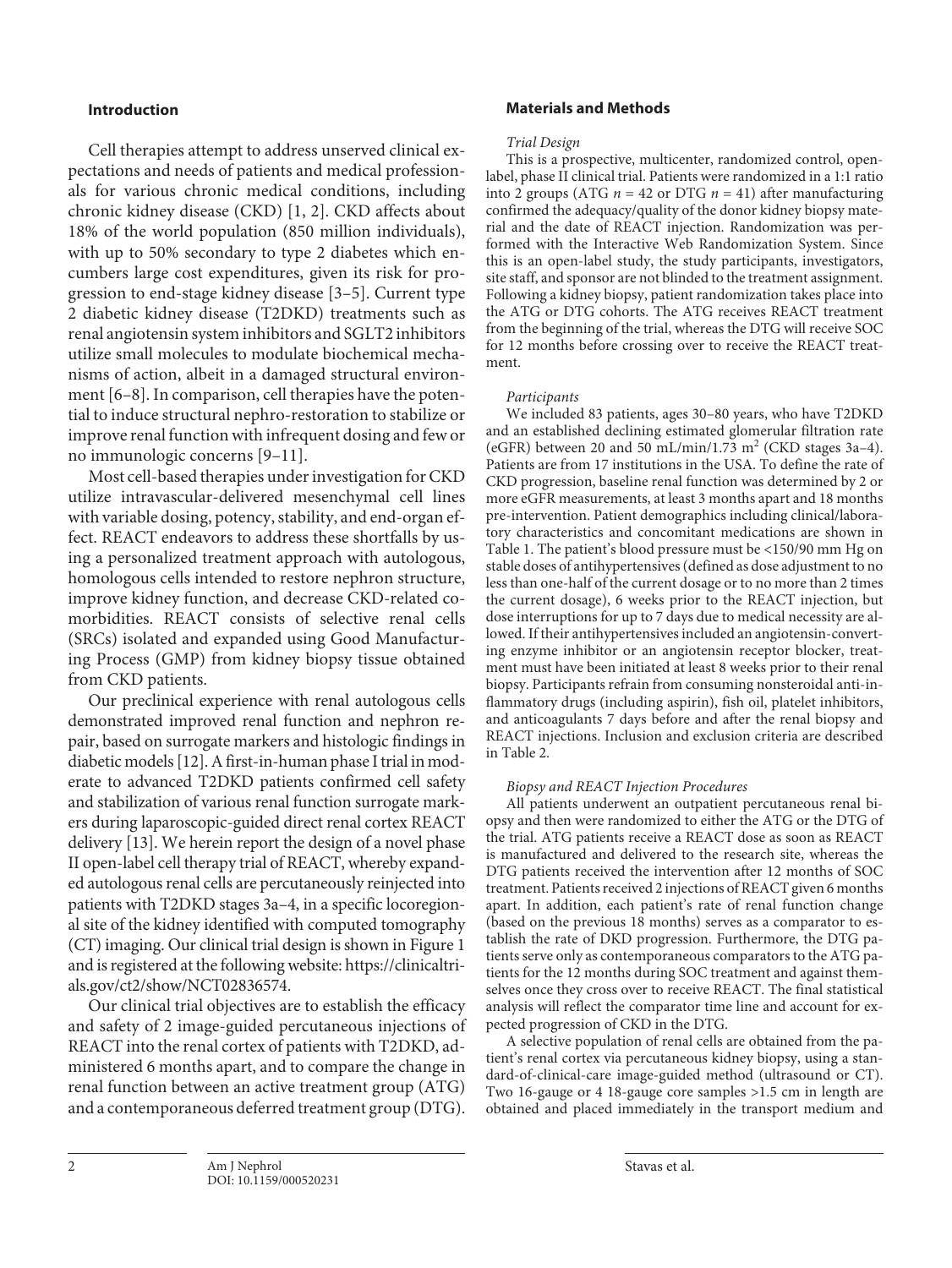

**Fig. 1.** Trial design outline. R occurs after kidney biopsy into ATG or DTG. The deferred group receives REACT following 12 months of SOC. R, randomization; SOC, standard of care; REACT, Renal Autologous Cell Therapy; ATG, active treatment group; DTG, deferred treatment group; DKD, diabetes kidney disease.

**Table 1.** Baseline characteristics, laboratory values, and concomitant medications for patients enrolled in the study

| Patient information ( $N = 83$ )                                                                                                                                                                                                                                                                                                                       | Mean $(SD, %)$                                                                                                                                                                                                      | Concomitant medications                                                                                                                                                                                                                                                                                   | N(% )                                                                                                                                                                     |
|--------------------------------------------------------------------------------------------------------------------------------------------------------------------------------------------------------------------------------------------------------------------------------------------------------------------------------------------------------|---------------------------------------------------------------------------------------------------------------------------------------------------------------------------------------------------------------------|-----------------------------------------------------------------------------------------------------------------------------------------------------------------------------------------------------------------------------------------------------------------------------------------------------------|---------------------------------------------------------------------------------------------------------------------------------------------------------------------------|
| Age<br>Male<br>Female<br>Ethnicity (Hispanic or Latino)<br>Ethnicity (non-Hispanic or Latino)<br>American Indian<br>Asian<br><b>Black or African American</b><br>White<br>Other                                                                                                                                                                        | 65.2(9.43)<br>56 (67.5)<br>27 (32.5)<br>11(13.3)<br>72 (86.7)<br>1(1.2)<br>1(1.2)<br>7(8.4)<br>68 (81.9)<br>6(7.2)                                                                                                  | ACE <sub>i</sub> 's<br>ARB's<br>Beta blockers<br>Alpha 2 agonists<br><b>Diuretics</b><br>Loop diuretics<br>Platelet aggregate inhibitors<br>Potassium lower agents<br>Polystyrene sulfonate<br>Calcium polystyrene sulfonate<br>Potassium-binding agents                                                  | 34 (41.0)<br>37 (44.6)<br>42 (50.6)<br>9(10.8)<br>51(61.4)<br>28 (33.7)<br>50(60.2)<br>3(3.6)<br>1(1.2)<br>1(1.2)<br>1(1.2)                                               |
| Laboratory<br>eGFR CKD-EPI (serum creatinine)<br>eGFR CKD-EPI (cystatin-C)<br>Serum creatinine, mg/dL<br>Cystatin C, mg/L<br>Phosphorus, mg/dL<br>Hemoglobin, g/dL<br>Hematocrit, %<br>UACR random, mg/g<br>UACR 24 h, mg/g<br>Urea nitrogen, mg/dL<br>Serum potassium, mEq/L<br>Serum sodium, mEq/L<br>Serum bicarbonate, mEq/L<br>HbA <sub>1</sub> c | Mean $(SD, %)$<br>32.8(8.6)<br>37.8(8.8)<br>2.0(0.8)<br>1.8(0.5)<br>3.9(0.5)<br>12.6(1.7)<br>37.5(4.8)<br>3,948.4 (2,841.0)<br>1,401.9 (2,748.1)<br>39.0 (16.0)<br>4.7(0.5)<br>139.9 (2.6)<br>20.4(3.2)<br>7.2(1.0) | Glucose lowering therapies<br>Insulin<br>Metformin<br>Sulfonylurea<br>DPP-4 inhibitors<br>GLP-1 agonists<br>SGLT2 inhibitors<br><b>TZDs</b><br>Meglitinides<br>Phosphate binders<br>Antianemic preparations<br>Iron preparations<br>Erythropoietins<br>Other blood products<br>Vitamin B12 and folic acid | 78 (94.0)<br>48 (57.8)<br>28 (33.7)<br>22(26.5)<br>13(15.7)<br>21(25.3)<br>7(8.4)<br>7(8.4)<br>1(1.2)<br>5(6.0)<br>28 (33.7)<br>15(18.1)<br>3(3.6)<br>3(3.6)<br>12 (14.5) |

eFGR, estimated glomerular filtration rate; CKD, chronic kidney disease; ARB, angiotensin receptor blocker; ACEi, angiotensin-converting-enzyme inhibitor.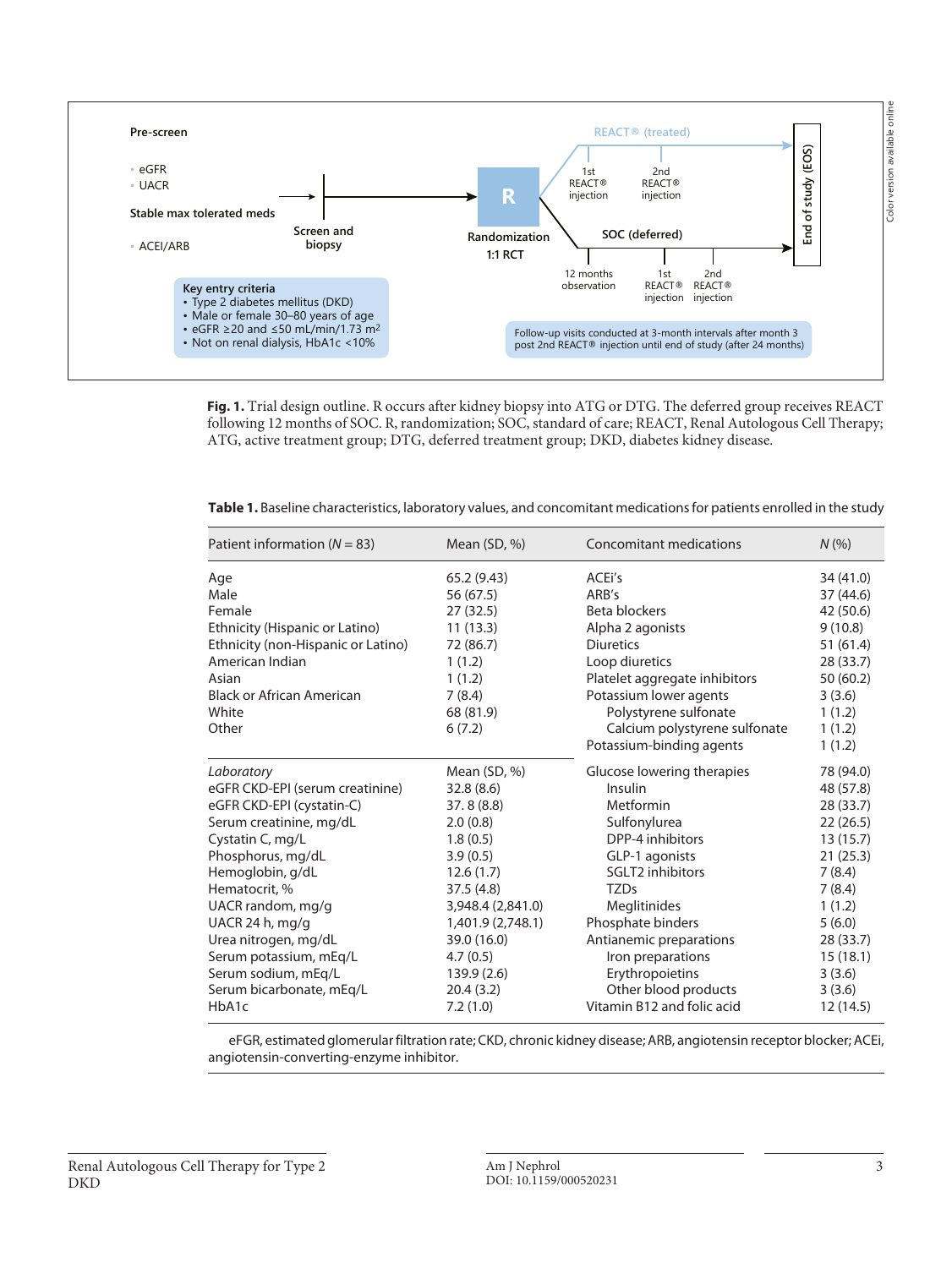**Table 2.** REACT for type 2 diabetes mellitus chronic DKD: clinical trial inclusion and exclusion criteria

#### **Inclusion criteria**

The participant is male or female, 30–80 years of age on the date of informed consent

The participant has an established diagnosis of T2DM

The participant has an established diagnosis of diabetic nephropathy as the underlying cause of renal disease

The participant has an established diagnosis of CKD not requiring renal dialysis, defined as having an eGFR between 20 and 50 mL/  $min/1.73$  m<sup>2</sup> inclusive at the screening visit and prior to REACT injection

The participant has blood pressure less than 150/90 at the screening visit, prior to renal biopsy, and prior to REACT injection(s). At the time of the biopsy and injections, the subject's BP should not be significantly below the previously recorded stable pressure

The participant has stable blood pressure and is maintained on a stable anti-hypertensive medication regimen if treatment for hypertension is necessary. If treatment includes an ACEi or an angiotensin receptor blocker, that treatment must have been initiated at least 8 weeks prior to renal biopsy. Treatment must be stable during the 6-week period immediately prior to REACT injection. Stable treatment is defined as dose adjustment to no less than one half of the current dosage or to no more than 2 times the current dosage. Dose interruptions up to 7 days due to medical necessity are allowed

A minimum of 2 measurements of eGFR or serum creatinine should be obtained at least 3 months apart prior to the screening visit or within the previous 18 months to define the rate of progression of CKD. The subject should have adequate historical clinical data to provide a reasonable estimate of the rate of progression of CKD. The medical monitor may be consulted to ensure that there are sufficient data

The participant is willing and able to refrain from NSAID consumption (including aspirin) as well as clopidogrel, prasugrel, or other platelet inhibitors during the period beginning 7 days before through 7 days after both the renal biopsy and REACT injection(s)

The participant is willing and able to refrain from consumption of fish oil and platelet aggregation inhibitors, such as dipyridamole (i.e., Persantine® ), during the period beginning 7 days before through 7 days after both the renal biopsy and REACT injection(s)

The participant is willing and able to cooperate with all aspects of the protocol

The participant is willing and able to provide signed informed consent

### **Exclusion criteria**

The participant has a history of type 1 diabetes mellitus

The participant has a history of renal transplantation

The participant has a serum HbA1c level greater than 10% at the screening visit

The participant has uncontrolled diabetes (defined as metabolically unstable by the investigator)

The participant has abnormal coagulation status as measured by APTT, PT-INR, and/or platelet count at the screening visit

The participant has a bleeding disorder(s) or is taking anticoagulants, such as warfarin or direct thrombin inhibitors that, in the judgment of the investigator, would interfere with the performance of study procedures

The participant has small kidneys (average size less than 9 cm) or has only one kidney, as assessed by ultrasound and/or MRI prior to renal biopsy, unless earlier radiology reports (generated within 1 year of the screening visit) are made available to confirm kidney size and number

The participant has known allergy(ies) or contraindication(s) or has experienced severe systemic reaction(s) to kanamycin or structurally similar aminoglycoside antibiotic(s)

The participant has a history of anaphylactic or severe systemic reaction(s) or contraindication(s) to human blood products or materials of animal origin (e.g., bovine and porcine)

The participant is not a good candidate to undergo percutaneous REACT injection, in the judgment of the surgeon or physician who will perform the procedure. This includes individuals who are morbidly obese (defined as BMI greater than 45 kg/m<sup>2</sup>), have excessive fat surrounding the kidney, or who are otherwise at excessive risk for serious complications

The participant has a history of severe systemic reaction(s) or any contraindication to local anesthetics or sedatives

The participant has a clinically significant infection requiring parenteral antibiotics within 6 weeks of REACT injection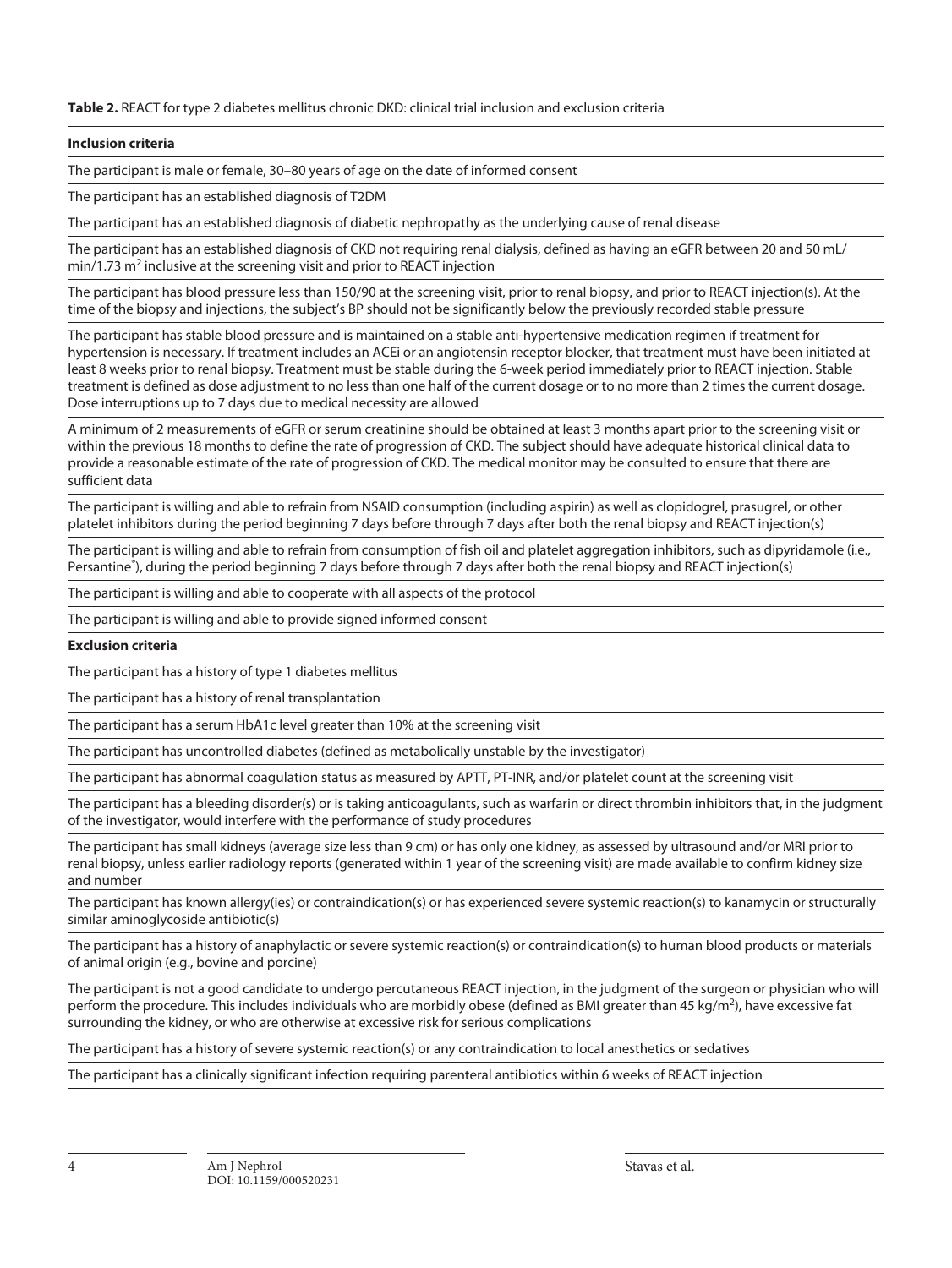**Table 2** (continued)

The participant has acute kidney injury or has experienced a rapid decline in renal function during the last 3 months prior to REACT injection

The participant has any of the following conditions prior to REACT injection: renal tumors, polycystic kidney disease, anatomic abnormalities that would interfere with the REACT injection procedure, or evidence of a urinary tract infection

Note: Anatomic abnormalities are not exclusionary if the kidney remains accessible and meets the criteria to receive the REACT injection

The participant has incapacitating cardiac and/or pulmonary disorders

The participant has a history of cancer within the past 3 years (excluding non-melanoma skin cancer and carcinoma in situ of the cervix)

The participant has clinically significant hepatic disease (ALT or AST greater than 3-times the upper limit of normal) as assessed at the screening visit

The participant is positive for active infection with HBV, or HCV, and/or HIV as assessed at the screening visit

The participant has a history of active TB requiring treatment within the past 3 years

The participant is immunocompromized or is receiving immunosuppressive agents, including individuals treated for chronic glomerulonephritis within 3 months of REACT injection

Note: Inhaled corticosteroids and chronic low-dose corticosteroids (≤7.5 mg per day) are permitted as are brief pulsed corticosteroids for intermittent symptoms (e.g., asthma)

The participant has a life expectancy less than 2 years

The female participant is pregnant, lactating (breast feeding), or planning a pregnancy during the study. Or the female participant is of child-bearing potential and is not using a highly effective method(s) of birth control, including sexual abstinence. Or the female participant is unwilling to continue using a highly effective method of birth control throughout the duration of the study

Note: A highly effective method of birth control is defined as one that results in a low failure rate (i.e., less than one percent per year) when used consistently and correctly, such as implants, injectables, combined oral contraceptives, some IUDs, sexual abstinence, or a vasectomized partner

The participant has a history of active alcohol and/or drug abuse that, in the judgment of the investigator, would impair the subject's ability to comply with the protocol

The participant's health status would, in the judgment of the investigator, be jeopardized by participating in the study

The participant has used an investigational product within 3 months prior to REACT injection without receiving written consent from the medical monitor

REACT, Renal Autologous Cell Therapy; ACEi, angiotensin-converting-enzyme inhibitor; ARB, angiotensin receptor blocker; PT-INR,prothrombin time-international normalized ratio; DKD, diabetic kidney disease; CKD, chronic kidney disease; eFGR, estimated glomerular filtration rate; APTT, activated partial thromboplastin time; HIV, human immunodeficiency virus; HBV, hepatitis B virus; HCV, hepatitis C virus; TB, tuberculosis; IUDs, intrauterine devices.

sent to the GMP facility for processing. An additional biopsy for local site histopathologic evaluation is allowed at the discretion of the investigator after obtaining the required cores for REACT manufacturing, depending on benefit versus risk of bleeding complications.

Selective Epithelial Renal Cell Isolation and Expansion: The cells are isolated by enzymatic digestion and expanded ex vivo, using standard cell culture techniques over approximately 4 weeks. SRCs are selected by density gradient centrifugation and formulated to produce REACT. REACT is shipped overnight as a thermolabile gelatin-based hydrogel fresh product to the clinical site, to be administered within 72 h from manufacturing release. RE-ACT is warmed to room temperature for 30 min before the imageguided percutaneous injection into the patients' renal cortex of the same donor kidney, typically targeting a lower pole region. A

DKD

20-gauge outer guide needle (COOK Inc, Bloomington, IN, USA) is inserted into the subcapsular kidney, followed by co-axial insertion of an inner noncutting pencil tip 25-gauge needle (IMD, Huntsville, UT, USA) into the renal cortex within 5 mm of the renal capsule as shown in Figure 2. The injection target is a few millimeters deep to the subcapsular region to maximize cell deposition within the cortex microenvironment of the REACT source. The procedure is performed in an outpatient setting and with moderate sedation. Proceduralists undergo training, certification, and onsite proctoring.

The dose of REACT is  $3 \times 10^6$  cells/g estimated kidney weight by volumetric imaging analysis from a noncontrast MRI scan of the kidneys, obtained during patient screening. An individualized dose volume is predetermined and divided into multiple REACT deposits into the kidney. We conduct real-time assessment of nee-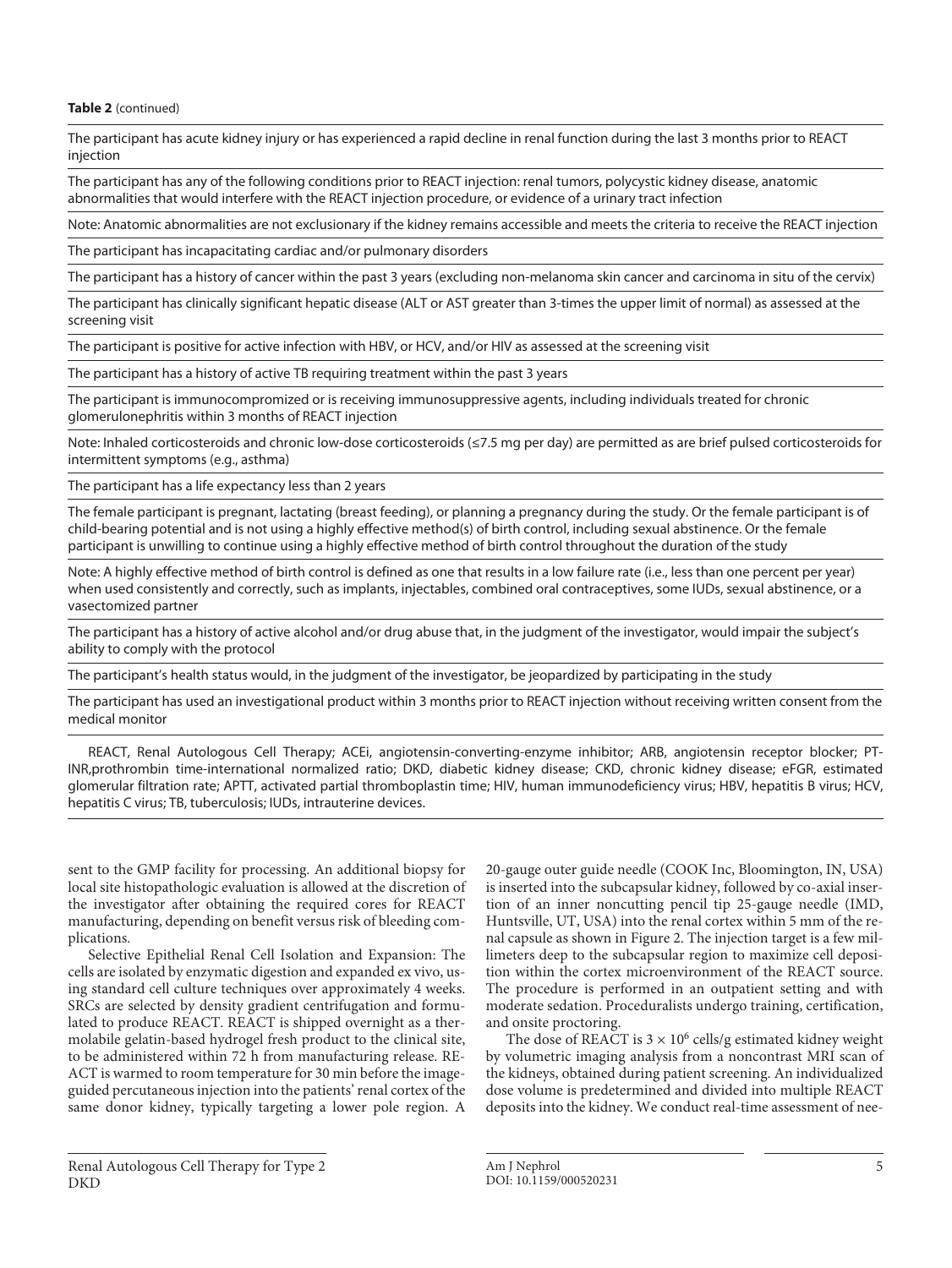

**Fig. 2.** Percutaneous CT-guided REACT injection. Patient in prone position in CT scanner. Insertion of outer guide and inner injection needles into the renal cortex in subcapsular location (arrows). CT allows real-time evaluation of needle location, REACT deposit, and bleeding complications. REACT, renal autologous cell therapy; CT, computed tomography.

dle location and REACT deposition, and determine any perinephric bleeding during intermittent CT scanning. Post-REACT recovery care is per local site, and it includes laboratory tests and delayed renal ultrasound to assess any procedure-related complication (i.e., renal hematoma). A 24-h follow-up clinical assessment, laboratory tests, and renal ultrasound are performed to determine renal function or delayed subclinical perinephric hematoma formation. A second REACT injection occurs approximately 6 months later into the same kidney.

Serial serum creatinine measurements are collected prerandomization and at 3-month intervals through 24 months after the last REACT injection, to calculate the eGFR by the CKD-EPI equation with serum creatinine. The rate of CKD progression for both the ATG and DTG will be compared. Additionally, each patient's disease progression rate pre-injection (eGFR slope derived from adequate historical clinical data) will be compared against the longitudinal rate of renal function decline, through the 24 months after the final REACT injection.

#### *Randomization*

We utilized a 1:1 randomization into 2 groups (ATG *n* = 42 or DTG  $n = 41$ ) after manufacturing confirms the adequacy/quality of the donor kidney biopsy material and the date of REACT injection. The site investigator randomly assigned participants to either the ATG or the DTG using the Interactive Web Randomization System. Since this is an open-label study, the study participants, investigators, site staff, and sponsor are unblinded to the treatment assignment.

#### *Power*

Eighty-three patients who satisfied all the inclusion criteria were randomized 1:1 into either treatment group. The sample size was calculated based upon the phase I trial using an 80% power with an  $\alpha$  = 0.05, assuming a 33% dropout rate to detect a difference of 50% in the eGFR between groups, as the primary efficacy endpoint. The trial size also allows sufficient safety information from the procedures and REACT product to be collected.

#### *Statistical Analysis*

Utilizing eGFR slope, standard error, and sample size for each study arm, a two-sample Walsh *t* test will compare renal function and disease progression by CKD-EPI eGFR (2009), serum Cr, cystatin C, BUN, and urinary albumin at prerandomization, and through 24 months post-REACT injection. Patients will serve as their own control. The significance level of  $\alpha$  = 0.05 will be set. We will evaluate the mean and standard deviation of the eGFR slope over time and at each endpoint, using a *t* test to determine the difference between the ATG and the DTG. Values for missing data will not be imputed.  $\chi^2$  analysis will compare the number of patients who experience AEs in both study groups.

The complete analysis set will include all patients enrolled in the study. The injection analysis set will include all patients who receive at least 1 REACT injection. Subgroup analyses will be performed to compare the safety and efficacy data from patients who received only a single REACT injection (e.g., due to exclusion criteria occurrences, dropout, death, or other reasons) versus patients who receive 2 REACT injections. Patient disposition (including screen failure, enrolled, successful biopsy, group assignment, number of REACT injections, withdrawn pre-injection or post-injection reasons, lost to follow-up, or completed study) will be summarized for the full analysis set by frequency and the proportion of patients.

Clinical and laboratory AEs will be coded using the Medical Dictionary for Regulatory Activities System Organ Class and Preferred Term, and we will present this information summarized. Treatmentemergent AEs by seriousness, intensity, the site investigator's assessment of relationship to the kidney biopsy, REACT injection procedure or REACT product, patient discontinuation due to AEs, or deaths will be included. The number of events (occurrence) and the number of participants (incidence) who experienced AEs will be reported. The number and percent of patients who develop clinically significant laboratory abnormalities longitudinally or exhibit changes on their physical examinations will be summarized.

#### *Clinical Outcomes*

The primary objective is to assess the safety and efficacy of up to 2 percutaneous REACT injections delivered 6 months (+4 weeks) apart, into the donor kidney. The primary safety endpoint is to assess procedure- and REACT product-related adverse events through 24 months after the last REACT injection, and the primary efficacy endpoint is the measurement of eGFRs from prerandomization through 24 months after the last REACT dose. Renalspecific AEs will be monitored. Other laboratory parameters, including urinary albumin, serum BUN, and urine microalbumin/ creatinine and protein/creatine ratios, were obtained prerandomization and through 24 months after the last REACT injection. Noncontrast MRI and renal scintigraphy imaging are performed during the trial to assess morphologic change and analysis of split renal function between treated and nontreated kidneys.

#### *Patient-Reported Outcomes*

Quality of life and patient satisfaction surveys are used as subjective patient assessments. Patient-reported outcomes from the kidney disease quality of life (KDQOL) and EQ-5D-5L surveys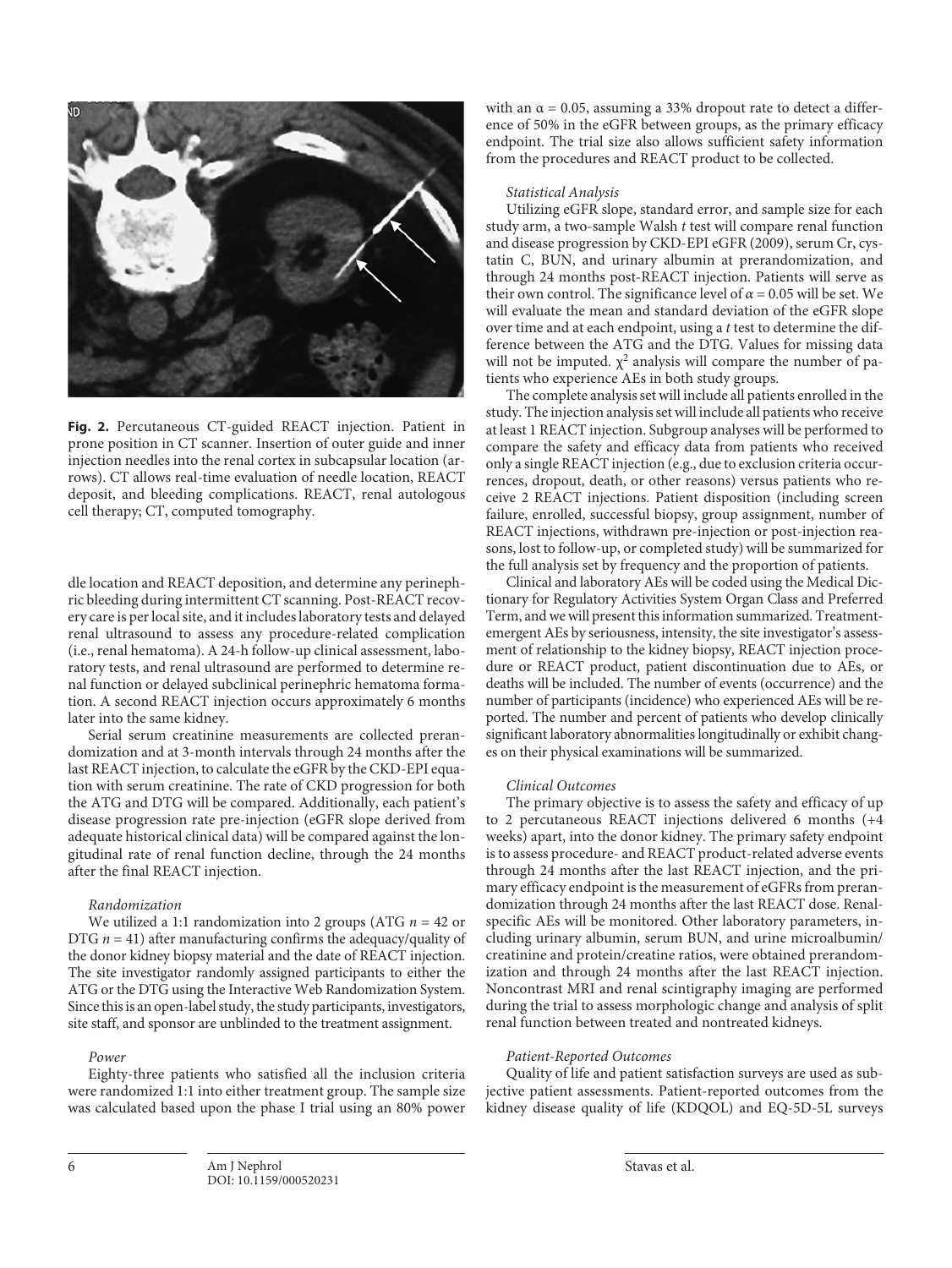were obtained at baseline (defined as after randomization and before REACT injection) and through 24 months after the last RE-ACT injection. A two-sample *t* test will compare mean KDQOL and EQ-5D-5L scores between groups using a significance level of  $\alpha$  = 0.05. Each patient's baseline KDQOL and EQ-5D- 5L scores will be compared against the individual patient's scores obtained through 24 months after the last REACT injection.

### *Data Safety and Monitoring*

An independent Data and Safety Monitoring Board (DSMB) has been chartered to oversee patient safety, especially related to unexpected investigational product-related events. The DSMB consists of 3 members with expertise directly related to protocolspecified activities. It functions independently, and its members have no other engagement with the study sponsor. The DSMB meets at regular intervals depending on the rate of patient enrollment and new data generated, and advises the sponsor on aspects concerning the safety of patients participating in the clinical trial, specifically before the patients in the DTG receive their initial RE-ACT injection. The DSMB reviews all safety and efficacy data obtained from interim analysis and may advise on dosing plans, protocol-specified evaluations, and follow-up procedures. The DSMB shares its recommendations with the study centers, institutional review boards/ethics committees, and regulatory authorities, as appropriate. Details of specific activities and responsibilities of the DSMB are in the DSMB charter.

### **Discussion**

<span id="page-6-0"></span>T2DKD imparts a large global burden on healthcare systems and economic costs to society. Diabetes may affect 25–28% of the US population by 2050, with >40% developing CKD, resulting in high-cost comorbidities including end-stage kidney disease and renal replacement therapy [\[5,](#page-7-3) [1](#page-7-0)[4,](#page-7-7) [1](#page-7-0)[5](#page-7-3)]. Since the advent of renin-angiotensin system inhibitors, multiple classes of small molecule drugs have entered the clinical development pipeline to reduce DKD comorbidities, while targeting biochemical pathways that modulate metabolic, anti-inflammatory, or hemodynamic responses [[6](#page-7-4), [1](#page-7-0)[6](#page-7-4), [1](#page-7-0)[7](#page-7-8)]. Nephroprotective effects of recent DKD therapies have demonstrated modest early reductions in declining eGFRs, although none impart improvement in the structural repair of the nephron. In addition, small molecule drugs are usually ineffective in advanced stages of DKD. Our phase II multicenter clinical trial of the novel intervention REACT will assess the safety and efficacy of autologous, homologous cell therapy in T2DKD and attempt to demonstrate nephrorestorative improvement in renal function.

Our preclinical studies with experimental models of CKD including DKD-induced and nephrectomy CKD models, showed increased survival, augmented renal function, and improved comorbidities after the cortex injection of SRCs, the active biological ingredient in RE-ACT [[1](#page-7-0)[8,](#page-7-5) [1](#page-7-0)[9](#page-7-6)]. Preclinical cell markers identified an admixture of 3 cell sources (cap mesenchyme, ureteric bud, and podocyte), while lower levels of serum creatinine, blood urea nitrogen, and serum protein improved filtration correlating to a subpopulation of glomerular epithelial cells in SRCs. In addition, decreased glomerular sclerosis and mesangial proliferation in SRC-treated diabetic ZSF1 rodents were identified during necropsy at multiple interim analyses and may be predictive of positive cellular effects on multiple renal tissues in human DKD [[1](#page-7-0)[2](#page-7-1)]. Ongoing evaluation of glomerular epithelial dysfunction in DKD may further define podocyte phenotypes that support the potential use of cellular therapies targeting renal function and proteinuria in CKD [[20](#page-7-1), [2](#page-7-1)[1\]](#page-7-0).

Cell integration into areas of renal inflammation and fibrosis was shown by in vivo confirmation of attenuated NF-kB and PAI-1 responses to monocytic and macrophage infiltration and upregulation of tubular expansion via trophic cues [[22](#page-7-1)]. Local paracrine effects by exosome secretion of cytokines modulating repair of diabetes related damage from microvesicles may also have participated in the mechanism that resulted in observed antifibrosis and anti-inflammatory effects, and improved renal function [\[1](#page-7-0)[2\]](#page-7-1).

Cell bioactivity and biodistribution of the SRCs were confirmed by injecting the labeled active biological product into the lower or upper renal pole regions of large and small animals [\[1](#page-7-0)[2,](#page-7-1) [2](#page-7-1)[3\]](#page-7-2). Superparamagnetic iron oxide contrast MRI and high-content image-based immunefluorescent analysis identified cellular dispersion throughout the kidney after locoregional injections, suggesting global implantation of cells into multiple nephrons. Gate signaling cytokines were identified in the cell mixture that elicit a chemotaxis response and mediate migration. In addition, the SRCs were identified in repaired glomeruli and tubules at necropsy utilizing immunohistology/histochemical methods and morphometric analysis [[1](#page-7-0)[2](#page-7-1), [2](#page-7-1)[3\]](#page-7-2).

The SRCs of REACT biodistribution, improvement in renal function, reduced DKD comorbidities, and nonimmunogenic properties of selected renal autologous cells supported a phase I trial design. The phase I trial demonstrated feasibility and safety using hand-assisted laparoscopic access to the kidney under general anesthesia. Seven male patients underwent laparoscopic-guided cell injections with direct visualization using a large gauge needle [[1](#page-7-0)[3](#page-7-2)]. Screening serum creatine was stable and unchanged to 18 months and increased at 24 months postinjection in 5 of 7 patients. In addition, renal clearance (calculated by Iohexol) and ACR were unchanged at 12 and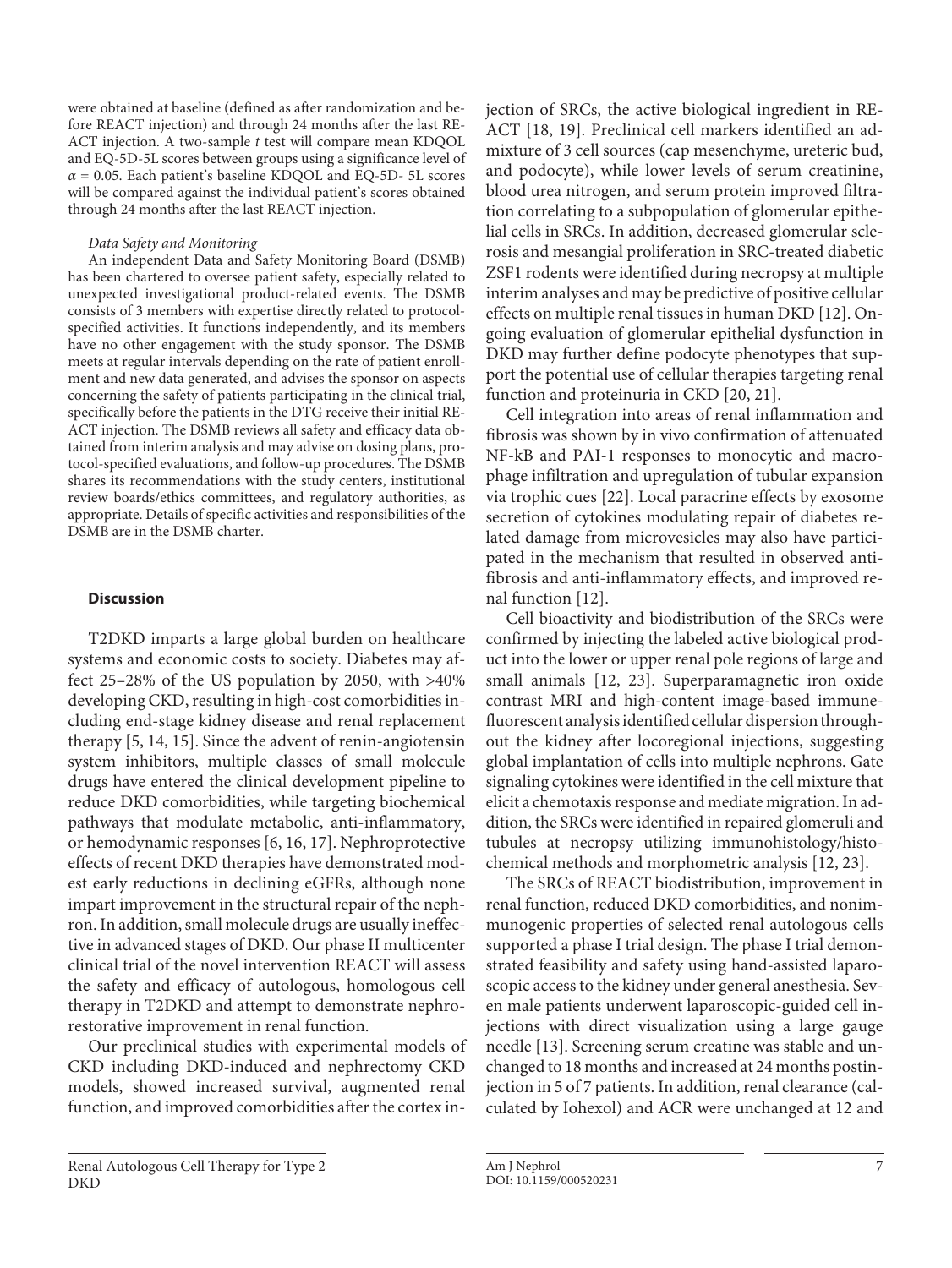24 months, respectively, whereas cystatin C eGFR was lower at 12 and 24 months than screening levels.

Nine serious postprocedure adverse events were determined to be related to the surgical procedures with general anesthesia in the Phase I study. No conclusive adverse events were associated with the cell-based product [[1](#page-7-0)[3](#page-7-2)].

In the present phase II clinical trial, we converted the laparoscopic injection to a CT-guided percutaneous approach, given the advances in minimally invasive procedures with smaller-platform medical devices, imaging methods, and conscious sedation in an outpatient setting. These changes will mitigate adverse procedural events, and image guidance will ensure REACT enters the renal cortex. This approach currently is also used in a phase I open label trial of CKD due to congenital anomalies of the urinary tract [\[2](#page-7-1)[4\]](#page-7-7).

### **Conclusions**

REACT holds the promise to achieve improved renal function by nephron-repair and restoration of the diseased kidney with its unique cell composition and delivery method. The anti-fibrotic, anti-inflammatory, and nonimmunologic features of REACT may ameliorate the progression of DKD and reduce the need for renal replacement therapy. An improved structural function could complement and enrich the bioactivity of other small molecules affecting T2DKD renal function and comorbidities.

### **Acknowledgements**

We wish to thank our REACT trial participants for their generous support of CKD research. We also would like to thank Ms. Brenda McGrath for statistical management and analysis, Ms. Chelsey Hehl for data administration assistance, and Ms. Beth Hilburger for manuscript preparation, all from ProKidney.

### **References**

- <span id="page-7-0"></span>[1](#page-1-0) Trounson A, McDonald C. Stem cell therapies in clinical trials: progress and challenges. [Cell Stem Cell](https://www.karger.com/Article/FullText/520231?ref=1#ref1). 2015 Jul 2;17(1):11–22.
- <span id="page-7-1"></span>[2](#page-1-0) Farini A, Sitzia C, Erratico S, Meregalli M, Torrente Y. Clinical applications of mesenchymal stem cells in chronic diseases. [Stem](https://www.karger.com/Article/FullText/520231?ref=2#ref2) [Cells Int](https://www.karger.com/Article/FullText/520231?ref=2#ref2). 2014;2014:306573.
- <span id="page-7-2"></span>[3](#page-1-1) Umanath K, Lewis JB. Update on diabetic nephropathy: core curriculum 2018. [Am J Kid](https://www.karger.com/Article/FullText/520231?ref=3#ref3)[ney Dis](https://www.karger.com/Article/FullText/520231?ref=3#ref3). 2018;71:884–95.
- <span id="page-7-7"></span>[4](#page-1-1) Molitch ME, Adler AI, Flyvbjerg A, Nelson RG, So WY, Wanner C, et al. Diabetic kidney

disease: a clinical update from kidney disease: improving global outcomes. [Kidney Int.](https://www.karger.com/Article/FullText/520231?ref=4#ref4) 2015; 87:20–30.

- <span id="page-7-3"></span>[5](#page-1-1) Webster AC, Nagler EV, Morton RL, Masson P. Chronic kidney disease. [Lancet](https://www.karger.com/Article/FullText/520231?ref=5#ref5). 2017;389: 1238–52.
- <span id="page-7-4"></span>[6](#page-1-2) Alici R, Johnson E, Tuttle K. SGLT2 inhibition for the prevention and treatment of diabetic kidney disease: a review. [AJKD.](https://www.karger.com/Article/FullText/520231?ref=6#ref6) 2018; 72(2):267–77.
- <span id="page-7-8"></span>[7](#page-1-2) Perkovic V, Jardine MJ, Neal B, Bompoint S, Heerspink HJL, Charytan DM, et al. Cana-

gliflozin and renal outcomes in type 2 diabetes and nephropathy. [N Engl J Med.](https://www.karger.com/Article/FullText/520231?ref=7#ref7) 2019; 380(24):2295–306.

- <span id="page-7-5"></span>[8](#page-1-2) Lewis EJ, Hunsicker LG, Bain RP, Rohde RD. The effect of angiotensin-converting-enzyme inhibition on diabetic nephropathy. The Col-laborative Study Group. [N Engl J Med](https://www.karger.com/Article/FullText/520231?ref=8#ref8). 1993; 329:1456–62.
- <span id="page-7-6"></span>[9](#page-1-3) Marcheque J, Bussolati B, Csete M, Perin L. Concise reviews: stem cell and kidney regeneration. [Stem Cells Transl. Med.](https://www.karger.com/Article/FullText/520231?ref=9#ref9). 2019;8:82– 92.

## **Conflict of Interest Statement**

**Statement of Ethics**

ct2/show/NCT02836574.

J. Stavas, A. Johns, D. Jain, and T. Bertram are employed by ProKidney. S.G. Coca has received fees for advisory boards or steering committee roles for Renalytix, CHF Solutions, Bayer, Boehringer Ingelheim, Takeda, Vifor, Quark, ProKidney, and Akebia in the past 3 years. He owns equity in Renalytix, and receives salary and research support from Renalytix, ProKidney, XORTX, and the Renal Research Institute. A. Silva and M. Díaz-González de Ferris received fees for advisory board roles for ProKidney.

The trial protocol was approved by each site's institutional review board or ethics committee on human research, and the participants provided written informed consent. The trial identifier number is NCT:02836574 and found at https://clinicaltrials.gov/

### **Funding Source**

ProKidney, Grand Cayman, Cayman Islands, provided funding for the trial and manuscript submission.

### **Author Contributions**

J.S. and M.F. made substantial contributions to the design of the work, drafting, revising, and final approval of the version to be published and accountable for all aspects of the work in ensuring that questions related to the accuracy or integrity of any part of the work are appropriately investigated and resolved. A.S., D.G., S.C., A.J., D.J., and T.B. contributed to revisions and final approval of the version to be published. G.B. contributed to trial design and final approval.

### **Data Availability Statement**

Current trial safety and efficacy data are not publicly available due to active status of the trial.